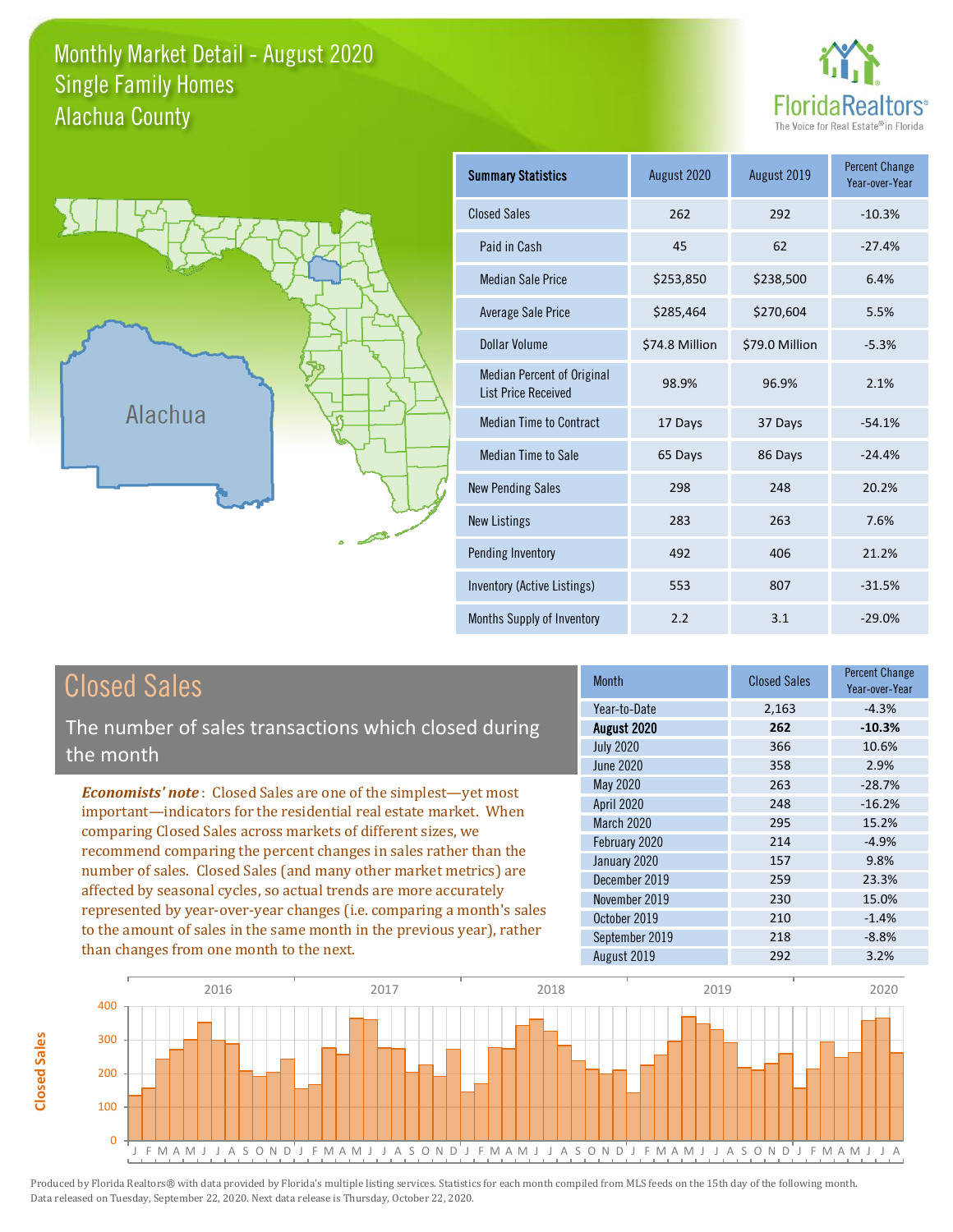than changes from one month to the next.



#### \$100,000 - \$149,999 18 -18.2% Sale Price Closed Sales Percent Change Year-over-Year Less than \$50,000 0 0 -100.0%  $$50,000 - $99,999$  6 -33.3% \$150,000 - \$199,999 37 -42.2% \$200,000 - \$249,999 67 15.5% \$400,000 - \$599,999 29 -12.1% \$600,000 - \$999,999 11 120.0% *Economists' note:* Closed Sales are one of the simplest—yet most important—indicators for the residential real estate market. When comparing Closed Sales across markets of different sizes, we recommend comparing the percent changes in sales rather than the number of sales. Closed Sales (and many other market metrics) are affected by seasonal cycles, so actual trends are more accurately represented by year-over-year changes (i.e. comparing a month's sales to the amount of sales in the same month in the previous year), rather  $$250,000 - $299,999$  42 -6.7% \$300,000 - \$399,999 52 -1.9% Closed Sales by Sale Price The number of sales transactions which closed during the month



### Median Time to Contract by Sale Price The median number of days between the listing date and contract date for all Closed Sales during the month

*Economists' note* : Like Time to Sale, Time to Contract is a measure of the length of the home selling process calculated for sales which closed during the month. The difference is that Time to Contract measures the number of days between the initial listing of a property and the signing of the contract which eventually led to the closing of the sale. When the gap between Median Time to Contract and Median Time to Sale grows, it is usually a sign of longer closing times and/or declining numbers of cash sales.

| <b>Sale Price</b>     | Median Time to<br>Contract | <b>Percent Change</b><br>Year-over-Year |
|-----------------------|----------------------------|-----------------------------------------|
| Less than \$50,000    | (No Sales)                 | N/A                                     |
| \$50,000 - \$99,999   | 44 Days                    | $-50.6%$                                |
| $$100,000 - $149,999$ | 6 Days                     | $-75.0%$                                |
| $$150,000 - $199,999$ | 5 Days                     | $-81.5%$                                |
| \$200,000 - \$249,999 | 7 Days                     | $-80.0%$                                |
| \$250,000 - \$299,999 | 19 Days                    | $-60.4%$                                |
| \$300,000 - \$399,999 | 36 Days                    | $-26.5%$                                |
| \$400,000 - \$599,999 | 39 Days                    | 62.5%                                   |
| \$600,000 - \$999,999 | 45 Days                    | $-82.0%$                                |
| \$1,000,000 or more   | (No Sales)                 | N/A                                     |

\$1,000,000 or more 0 0 -100.0%

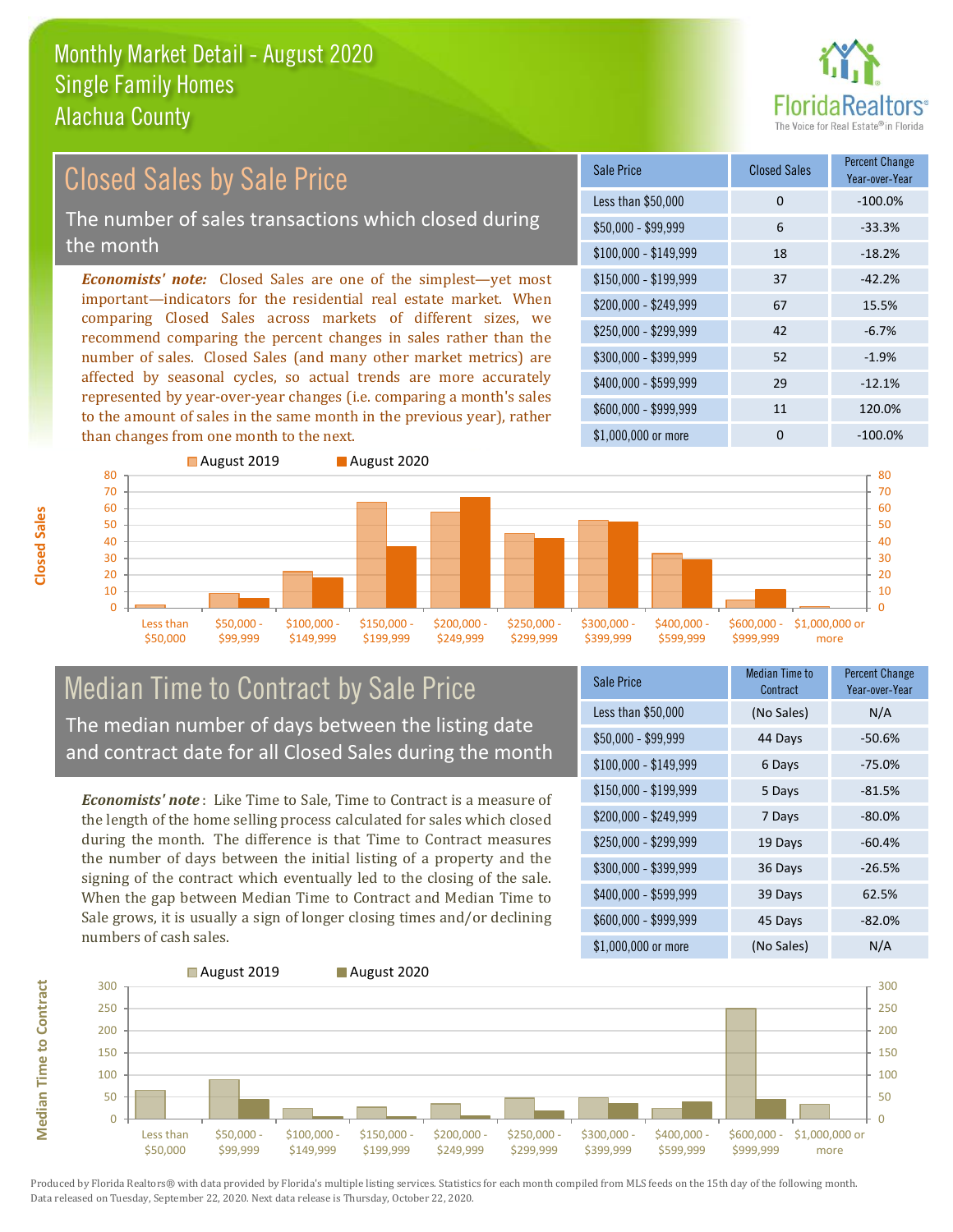

# New Listings by Initial Listing Price The number of properties put onto the market during

the month

*Economists' note:* New Listings tend to rise in delayed response to increasing prices, so they are often seen as a lagging indicator of market health. As prices rise, potential sellers raise their estimations of value—and in the most recent cycle, rising prices have freed up many potential sellers who were previously underwater on their mortgages. Note that in our calculations, we take care to not include properties that were recently taken off the market and quickly relisted, since these are not really *new* listings.

| <b>Initial Listing Price</b> | <b>New Listings</b> | <b>Percent Change</b><br>Year-over-Year |
|------------------------------|---------------------|-----------------------------------------|
| Less than \$50,000           | $\Omega$            | N/A                                     |
| $$50,000 - $99,999$          | 8                   | 14.3%                                   |
| $$100,000 - $149,999$        | 21                  | $-16.0%$                                |
| $$150,000 - $199,999$        | 37                  | $-24.5%$                                |
| \$200,000 - \$249,999        | 57                  | 0.0%                                    |
| \$250,000 - \$299,999        | 41                  | $-6.8%$                                 |
| \$300,000 - \$399,999        | 72                  | 41.2%                                   |
| \$400,000 - \$599,999        | 34                  | 47.8%                                   |
| \$600,000 - \$999,999        | 12                  | 140.0%                                  |
| \$1,000,000 or more          | 1                   | $-50.0\%$                               |



### Inventory by Current Listing Price The number of property listings active at the end of the month

*Economists' note* : There are a number of ways to define and calculate Inventory. Our method is to simply count the number of active listings on the last day of the month, and hold this number to compare with the same month the following year. Inventory rises when New Listings are outpacing the number of listings that go off-market (regardless of whether they actually sell). Likewise, it falls when New Listings aren't keeping up with the rate at which homes are going off-market.

| <b>Current Listing Price</b> | Inventory | <b>Percent Change</b><br>Year-over-Year |
|------------------------------|-----------|-----------------------------------------|
| Less than \$50,000           | 0         | $-100.0%$                               |
| $$50,000 - $99,999$          | 16        | $-11.1%$                                |
| $$100,000 - $149,999$        | 26        | $-44.7%$                                |
| $$150,000 - $199,999$        | 47        | $-44.0%$                                |
| \$200,000 - \$249,999        | 68        | $-39.8%$                                |
| \$250,000 - \$299,999        | 74        | $-38.8%$                                |
| \$300,000 - \$399,999        | 161       | $-9.6%$                                 |
| $$400,000 - $599,999$        | 94        | $-35.2%$                                |
| \$600,000 - \$999,999        | 45        | $-42.3%$                                |
| \$1,000,000 or more          | 22        | 15.8%                                   |



Produced by Florida Realtors® with data provided by Florida's multiple listing services. Statistics for each month compiled from MLS feeds on the 15th day of the following month. Data released on Tuesday, September 22, 2020. Next data release is Thursday, October 22, 2020.

**Inventory**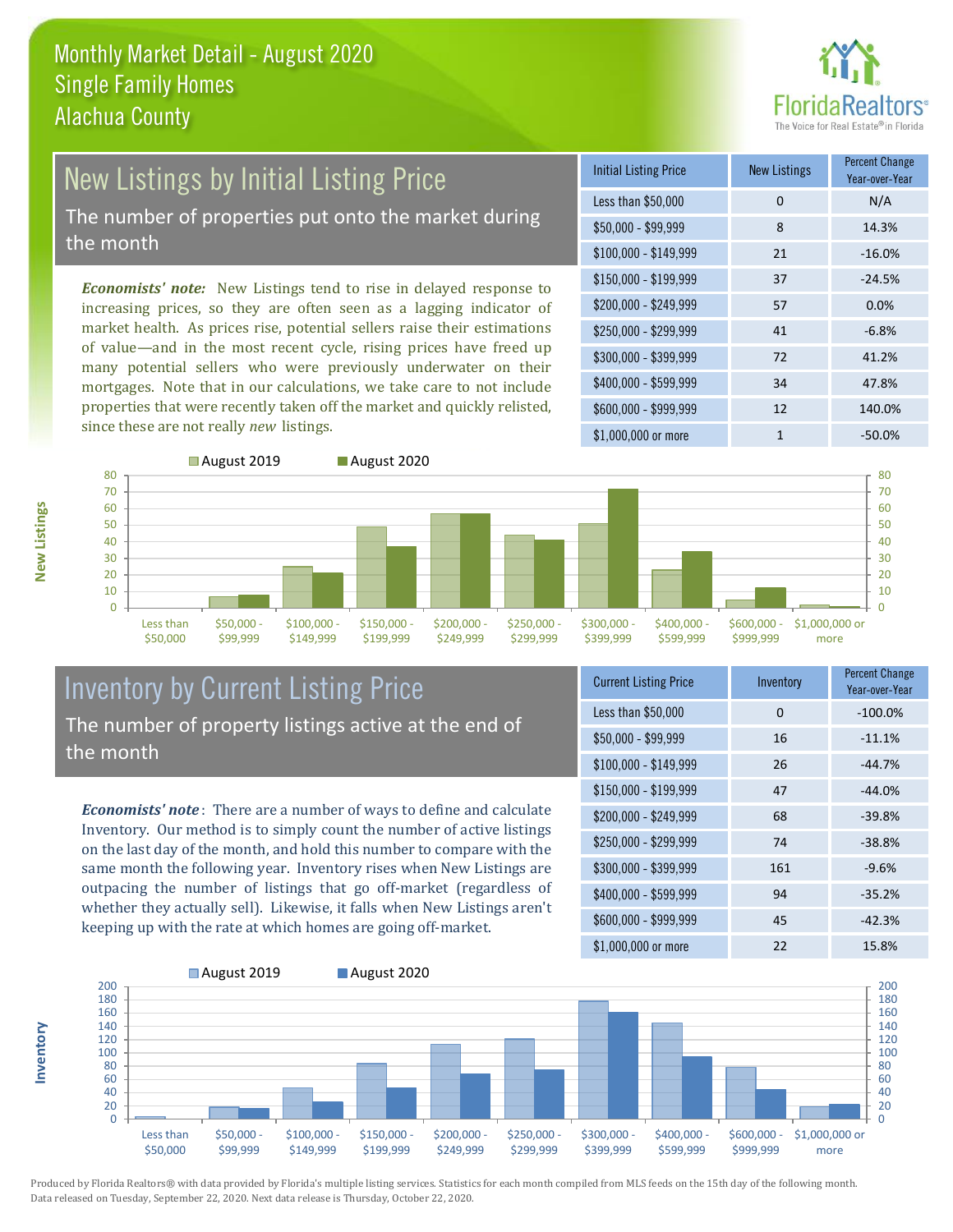#### Monthly Distressed Market - August 2020 Alachua County Single Family Homes



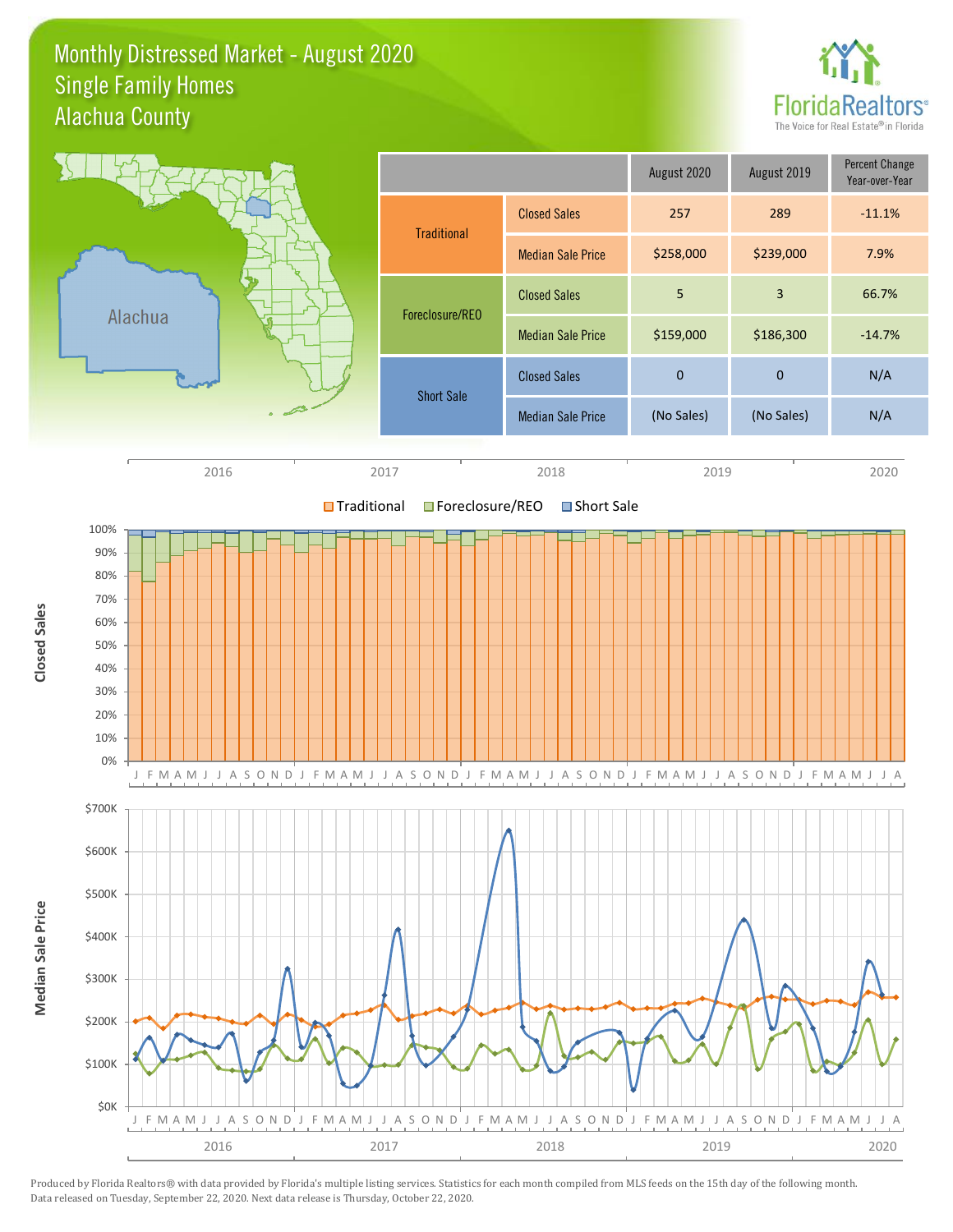Monthly Market Detail - August 2020 Alachua County Townhouses and Condos





**Closed Sales**

**Closed Sales** 

| <b>Summary Statistics</b>                                       | August 2020    | August 2019    | <b>Percent Change</b><br>Year-over-Year |
|-----------------------------------------------------------------|----------------|----------------|-----------------------------------------|
| <b>Closed Sales</b>                                             | 82             | 95             | $-13.7%$                                |
| Paid in Cash                                                    | 32             | 49             | $-34.7%$                                |
| <b>Median Sale Price</b>                                        | \$143,775      | \$127,000      | 13.2%                                   |
| <b>Average Sale Price</b>                                       | \$144,210      | \$139,790      | 3.2%                                    |
| Dollar Volume                                                   | \$11.8 Million | \$13.3 Million | $-11.0%$                                |
| <b>Median Percent of Original</b><br><b>List Price Received</b> | 97.2%          | 97.4%          | $-0.2%$                                 |
| <b>Median Time to Contract</b>                                  | 12 Days        | 19 Days        | $-36.8%$                                |
| <b>Median Time to Sale</b>                                      | 54 Days        | 61 Days        | $-11.5%$                                |
| <b>New Pending Sales</b>                                        | 58             | 65             | $-10.8%$                                |
| <b>New Listings</b>                                             | 77             | 63             | 22.2%                                   |
| <b>Pending Inventory</b>                                        | 81             | 69             | 17.4%                                   |
| <b>Inventory (Active Listings)</b>                              | 178            | 106            | 67.9%                                   |
| Months Supply of Inventory                                      | 2.8            | 1.5            | 86.7%                                   |

| <b>Closed Sales</b>                                                                                                                                                                                                                                                                                                                             | <b>Month</b>      | <b>Closed Sales</b> | <b>Percent Change</b><br>Year-over-Year |
|-------------------------------------------------------------------------------------------------------------------------------------------------------------------------------------------------------------------------------------------------------------------------------------------------------------------------------------------------|-------------------|---------------------|-----------------------------------------|
|                                                                                                                                                                                                                                                                                                                                                 | Year-to-Date      | 571                 | $-11.6%$                                |
| The number of sales transactions which closed during                                                                                                                                                                                                                                                                                            | August 2020       | 82                  | $-13.7%$                                |
| the month                                                                                                                                                                                                                                                                                                                                       | <b>July 2020</b>  | 85                  | $-4.5%$                                 |
|                                                                                                                                                                                                                                                                                                                                                 | <b>June 2020</b>  | 94                  | $-4.1%$                                 |
| <b>Economists' note:</b> Closed Sales are one of the simplest—yet most                                                                                                                                                                                                                                                                          | May 2020          | 61                  | $-41.3%$                                |
| important-indicators for the residential real estate market. When<br>comparing Closed Sales across markets of different sizes, we<br>recommend comparing the percent changes in sales rather than the<br>number of sales. Closed Sales (and many other market metrics) are<br>affected by seasonal cycles, so actual trends are more accurately | <b>April 2020</b> | 56                  | $-39.8%$                                |
|                                                                                                                                                                                                                                                                                                                                                 | <b>March 2020</b> | 87                  | 27.9%                                   |
|                                                                                                                                                                                                                                                                                                                                                 | February 2020     | 57                  | $-1.7%$                                 |
|                                                                                                                                                                                                                                                                                                                                                 | January 2020      | 49                  | 19.5%                                   |
|                                                                                                                                                                                                                                                                                                                                                 | December 2019     | 61                  | 13.0%                                   |
|                                                                                                                                                                                                                                                                                                                                                 | November 2019     | 39                  | $-17.0\%$                               |
| represented by year-over-year changes (i.e. comparing a month's sales                                                                                                                                                                                                                                                                           | October 2019      | 48                  | $-17.2%$                                |
| to the amount of sales in the same month in the previous year), rather                                                                                                                                                                                                                                                                          | September 2019    | 50                  | 0.0%                                    |
| than changes from one month to the next.                                                                                                                                                                                                                                                                                                        | August 2019       | 95                  | 23.4%                                   |

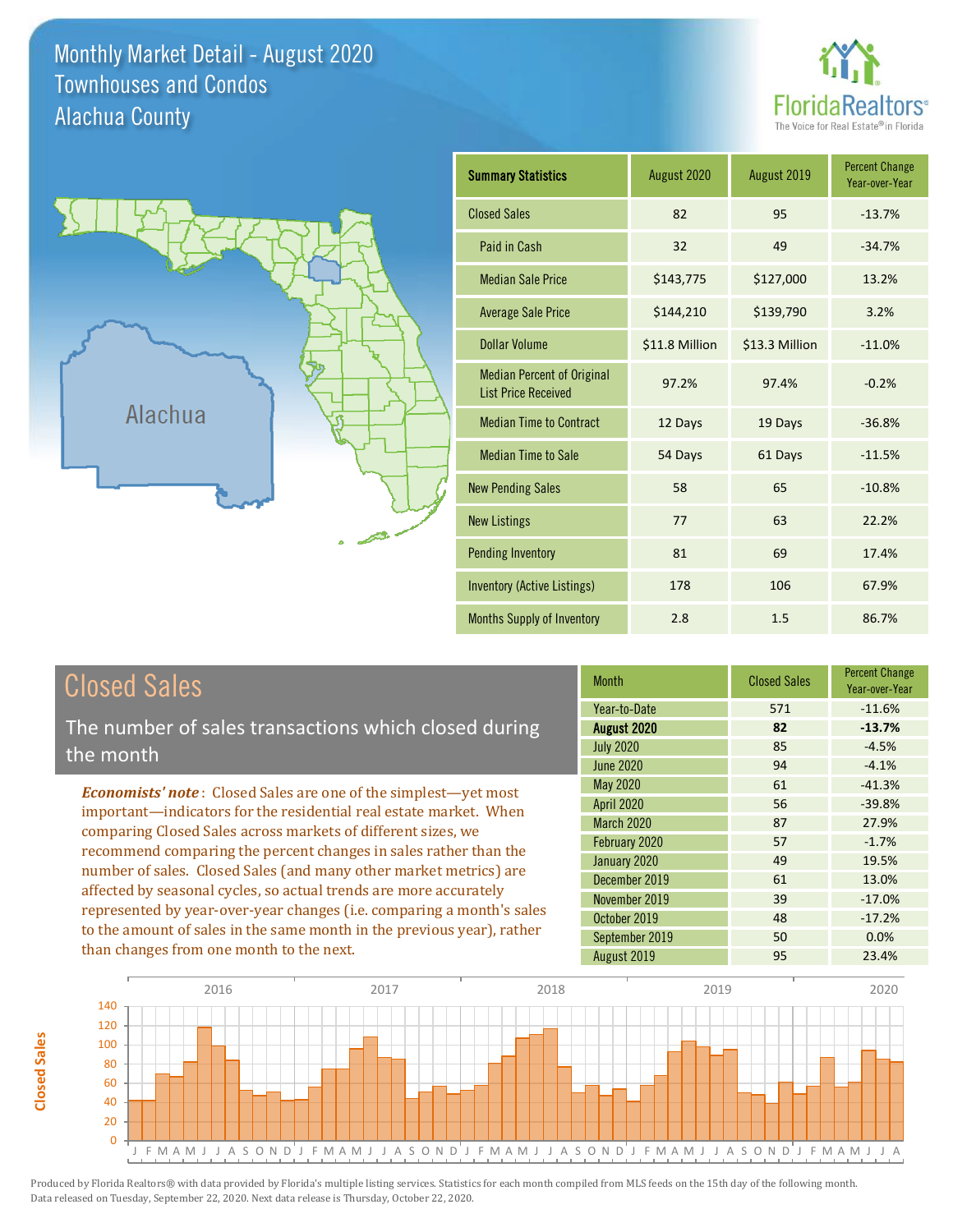

## Closed Sales by Sale Price

The number of sales transactions which closed during the month

*Economists' note:* Closed Sales are one of the simplest—yet most important—indicators for the residential real estate market. When comparing Closed Sales across markets of different sizes, we recommend comparing the percent changes in sales rather than the number of sales. Closed Sales (and many other market metrics) are affected by seasonal cycles, so actual trends are more accurately represented by year-over-year changes (i.e. comparing a month's sales to the amount of sales in the same month in the previous year), rather than changes from one month to the next.





#### Median Time to Contract by Sale Price The median number of days between the listing date and contract date for all Closed Sales during the month

*Economists' note* : Like Time to Sale, Time to Contract is a measure of the length of the home selling process calculated for sales which closed during the month. The difference is that Time to Contract measures the number of days between the initial listing of a property and the signing of the contract which eventually led to the closing of the sale. When the gap between Median Time to Contract and Median Time to Sale grows, it is usually a sign of longer closing times and/or declining numbers of cash sales.

| <b>Sale Price</b>     | Median Time to<br>Contract | <b>Percent Change</b><br>Year-over-Year |
|-----------------------|----------------------------|-----------------------------------------|
| Less than \$50,000    | 1 Day                      | $-94.4%$                                |
| $$50,000 - $99,999$   | 14 Days                    | $-64.1%$                                |
| $$100,000 - $149,999$ | 13 Days                    | $-40.9%$                                |
| $$150,000 - $199,999$ | 5 Days                     | $-61.5%$                                |
| \$200,000 - \$249,999 | 27 Days                    | $-38.6%$                                |
| \$250,000 - \$299,999 | 43 Days                    | $-27.1%$                                |
| \$300,000 - \$399,999 | 65 Days                    | 225.0%                                  |
| \$400,000 - \$599,999 | (No Sales)                 | N/A                                     |
| \$600,000 - \$999,999 | (No Sales)                 | N/A                                     |
| \$1,000,000 or more   | (No Sales)                 | N/A                                     |



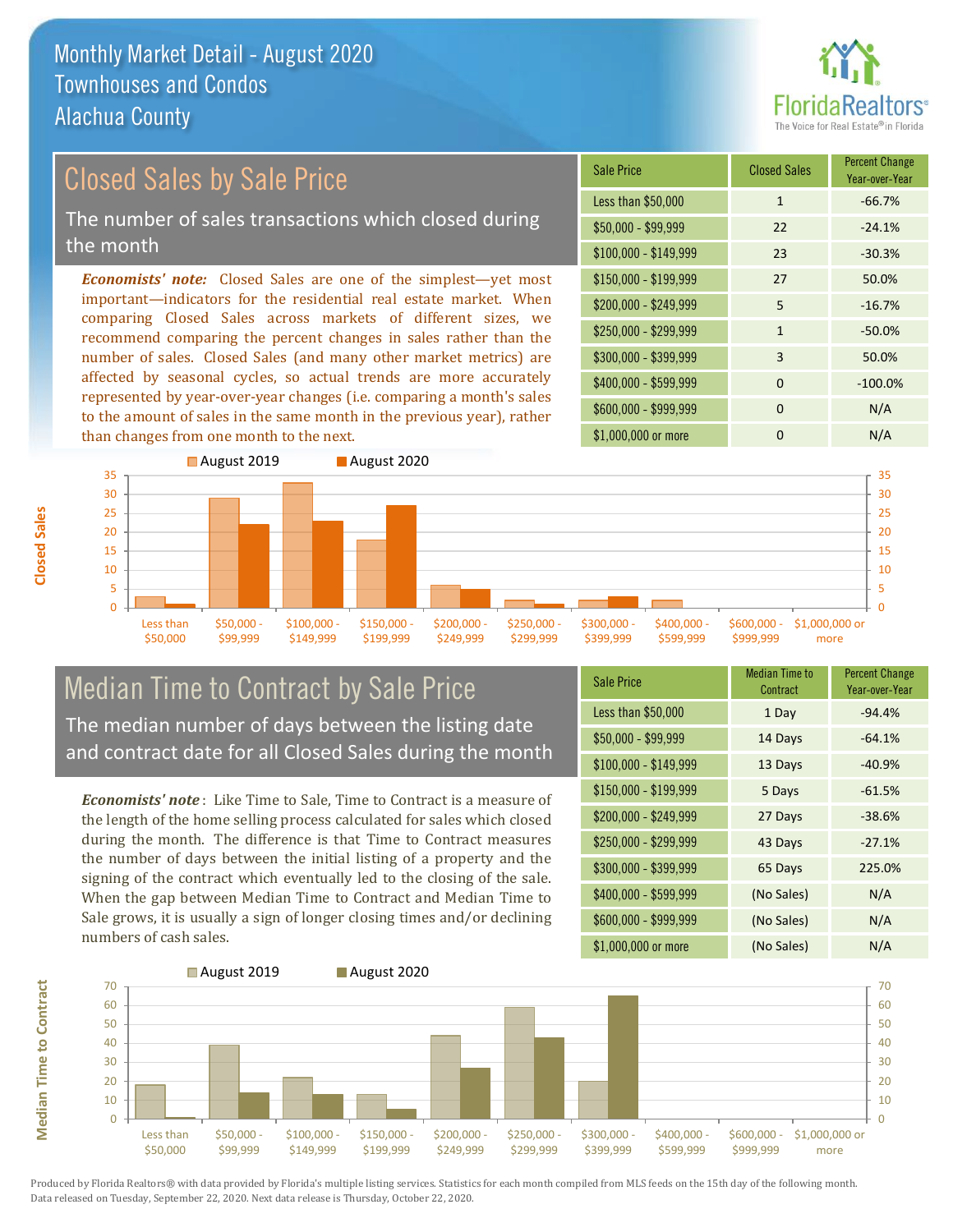

# New Listings by Initial Listing Price

The number of properties put onto the market during the month

*Economists' note:* New Listings tend to rise in delayed response to increasing prices, so they are often seen as a lagging indicator of market health. As prices rise, potential sellers raise their estimations of value—and in the most recent cycle, rising prices have freed up many potential sellers who were previously underwater on their mortgages. Note that in our calculations, we take care to not include properties that were recently taken off the market and quickly relisted, since these are not really *new* listings.

| <b>Initial Listing Price</b> | <b>New Listings</b> | <b>Percent Change</b><br>Year-over-Year |
|------------------------------|---------------------|-----------------------------------------|
| Less than \$50,000           | $\mathbf{1}$        | N/A                                     |
| $$50,000 - $99,999$          | 19                  | 5.6%                                    |
| $$100,000 - $149,999$        | 25                  | 13.6%                                   |
| \$150,000 - \$199,999        | 21                  | 133.3%                                  |
| \$200,000 - \$249,999        | 8                   | 33.3%                                   |
| \$250,000 - \$299,999        | 2                   | $-66.7%$                                |
| \$300,000 - \$399,999        | $\Omega$            | N/A                                     |
| \$400,000 - \$599,999        | $\mathbf{1}$        | $-50.0%$                                |
| \$600,000 - \$999,999        | $\Omega$            | N/A                                     |
| \$1,000,000 or more          | ŋ                   | N/A                                     |



#### Inventory by Current Listing Price The number of property listings active at the end of the month

*Economists' note* : There are a number of ways to define and calculate Inventory. Our method is to simply count the number of active listings on the last day of the month, and hold this number to compare with the same month the following year. Inventory rises when New Listings are outpacing the number of listings that go off-market (regardless of whether they actually sell). Likewise, it falls when New Listings aren't keeping up with the rate at which homes are going off-market.

**Inventory**

**New Listings**

| <b>Current Listing Price</b> | Inventory | <b>Percent Change</b><br>Year-over-Year |
|------------------------------|-----------|-----------------------------------------|
| Less than \$50,000           | $\Omega$  | N/A                                     |
| $$50,000 - $99,999$          | 37        | 5.7%                                    |
| $$100,000 - $149,999$        | 56        | 86.7%                                   |
| $$150,000 - $199,999$        | 37        | 117.6%                                  |
| \$200,000 - \$249,999        | 26        | 225.0%                                  |
| \$250,000 - \$299,999        | 10        | 0.0%                                    |
| \$300,000 - \$399,999        | 6         | 100.0%                                  |
| \$400,000 - \$599,999        | 3         | 50.0%                                   |
| \$600,000 - \$999,999        | 3         | 200.0%                                  |
| \$1,000,000 or more          | 0         | N/A                                     |

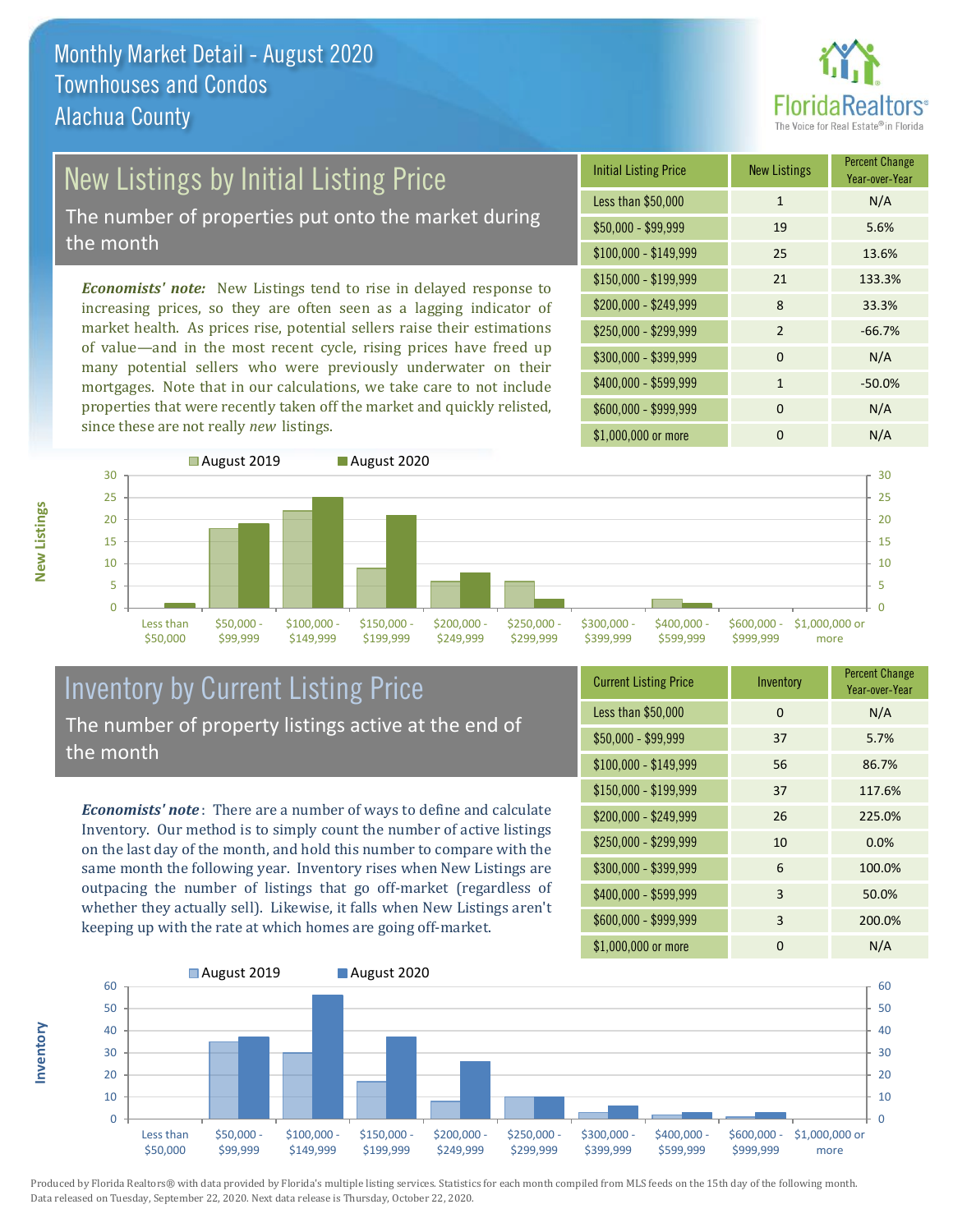#### Monthly Distressed Market - August 2020 Alachua County Townhouses and Condos



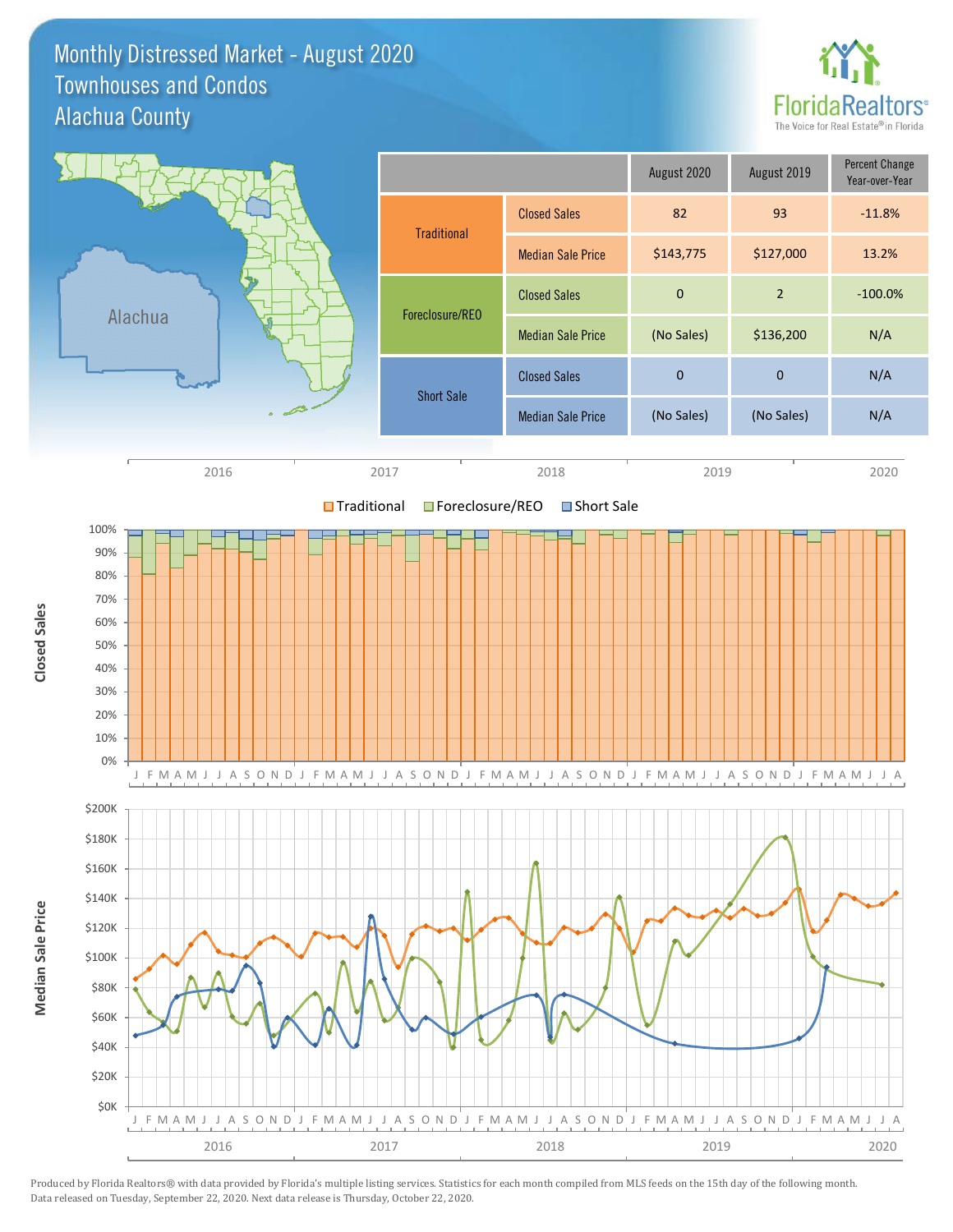#### Monthly Market Detail - August 2020 Alachua County Manufactured Homes





**Closed Sales**

**Closed Sales** 

| <b>Summary Statistics</b>                                       | August 2019<br>August 2020 |               | <b>Percent Change</b><br>Year-over-Year |
|-----------------------------------------------------------------|----------------------------|---------------|-----------------------------------------|
| <b>Closed Sales</b>                                             | 14                         | 11            | 27.3%                                   |
| Paid in Cash                                                    | 6                          | 5             | 20.0%                                   |
| <b>Median Sale Price</b>                                        | \$111,118                  | \$95,000      | 17.0%                                   |
| Average Sale Price                                              | \$118,017                  | \$101,773     | 16.0%                                   |
| Dollar Volume                                                   | \$1.7 Million              | \$1.1 Million | 47.6%                                   |
| <b>Median Percent of Original</b><br><b>List Price Received</b> | 93.1%                      | 98.0%         | $-5.0%$                                 |
| <b>Median Time to Contract</b>                                  | 26 Days                    | 65 Days       | $-60.0%$                                |
| Median Time to Sale                                             | 76 Days                    | 150 Days      | $-49.3%$                                |
| <b>New Pending Sales</b>                                        | 10                         | 15            | $-33.3%$                                |
| <b>New Listings</b>                                             | 8                          | 19            | $-57.9%$                                |
| Pending Inventory                                               | 30                         | 25            | 20.0%                                   |
| Inventory (Active Listings)                                     | 23                         | 54            | $-57.4%$                                |
| Months Supply of Inventory                                      | 2.1                        | 5.4           | $-61.1%$                                |

| <b>Closed Sales</b>                                                                                                                                                                                                                                                                                                                                                                                                      | <b>Month</b>      | <b>Closed Sales</b> | <b>Percent Change</b><br>Year-over-Year |
|--------------------------------------------------------------------------------------------------------------------------------------------------------------------------------------------------------------------------------------------------------------------------------------------------------------------------------------------------------------------------------------------------------------------------|-------------------|---------------------|-----------------------------------------|
|                                                                                                                                                                                                                                                                                                                                                                                                                          | Year-to-Date      | 88                  | $0.0\%$                                 |
| The number of sales transactions which closed during                                                                                                                                                                                                                                                                                                                                                                     | August 2020       | 14                  | 27.3%                                   |
| the month                                                                                                                                                                                                                                                                                                                                                                                                                | <b>July 2020</b>  | 15                  | 66.7%                                   |
|                                                                                                                                                                                                                                                                                                                                                                                                                          | June 2020         | 17                  | 30.8%                                   |
| <b>Economists' note:</b> Closed Sales are one of the simplest—yet most                                                                                                                                                                                                                                                                                                                                                   | May 2020          | 11                  | 10.0%                                   |
| important—indicators for the residential real estate market. When<br>comparing Closed Sales across markets of different sizes, we<br>recommend comparing the percent changes in sales rather than the<br>number of sales. Closed Sales (and many other market metrics) are<br>affected by seasonal cycles, so actual trends are more accurately<br>represented by year-over-year changes (i.e. comparing a month's sales | <b>April 2020</b> | 10                  | $-28.6%$                                |
|                                                                                                                                                                                                                                                                                                                                                                                                                          | <b>March 2020</b> | 9                   | $-18.2%$                                |
|                                                                                                                                                                                                                                                                                                                                                                                                                          | February 2020     | $\mathbf{1}$        | $-90.0\%$                               |
|                                                                                                                                                                                                                                                                                                                                                                                                                          | January 2020      | 11                  | 10.0%                                   |
|                                                                                                                                                                                                                                                                                                                                                                                                                          | December 2019     | 10                  | $0.0\%$                                 |
|                                                                                                                                                                                                                                                                                                                                                                                                                          | November 2019     | 8                   | $-11.1%$                                |
|                                                                                                                                                                                                                                                                                                                                                                                                                          | October 2019      | 10                  | 25.0%                                   |
| to the amount of sales in the same month in the previous year), rather                                                                                                                                                                                                                                                                                                                                                   | September 2019    | 16                  | 220.0%                                  |
| than changes from one month to the next.                                                                                                                                                                                                                                                                                                                                                                                 | August 2019       | 11                  | $-15.4%$                                |

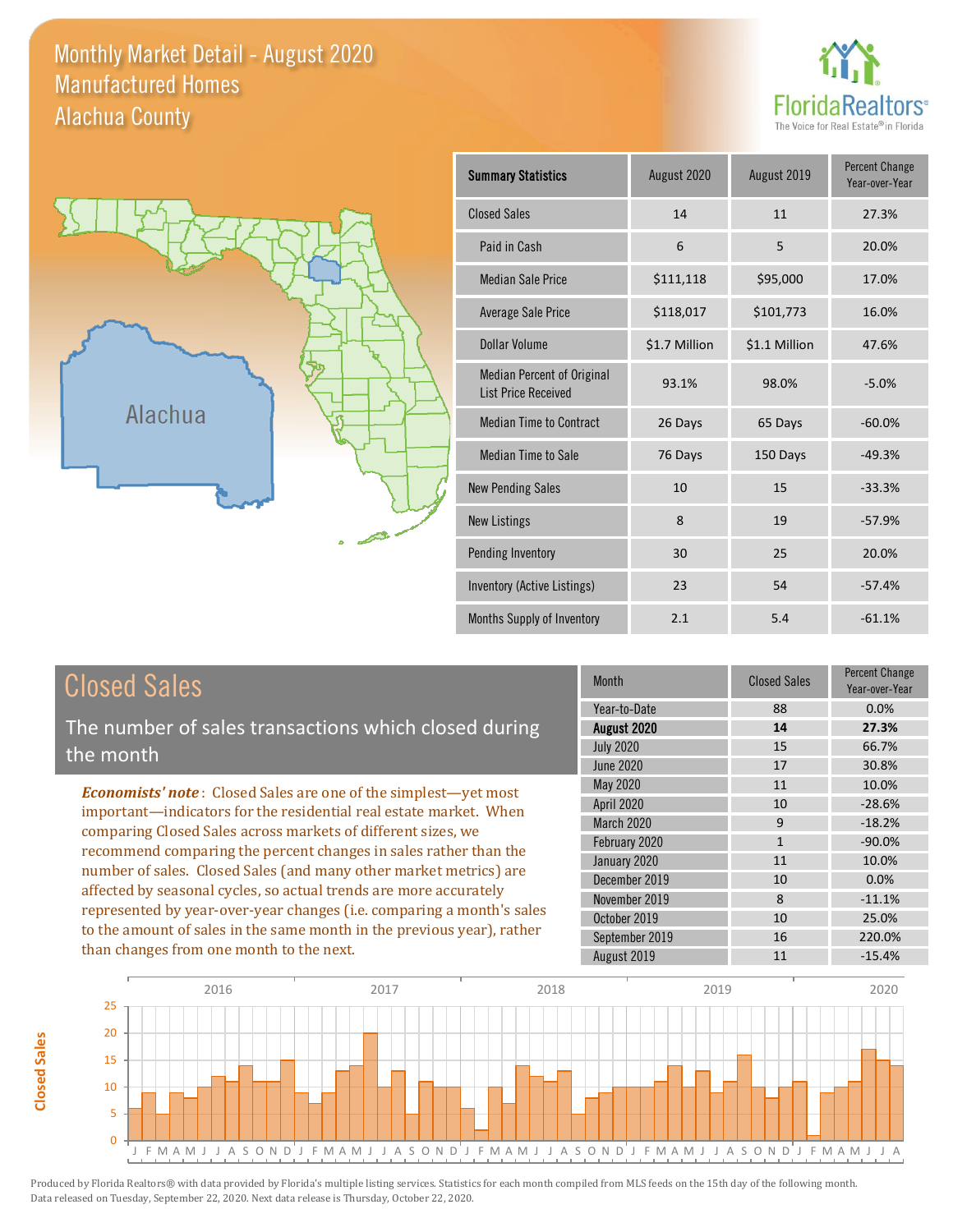

#### \$100,000 - \$149,999 5 150.0% Sale Price Closed Sales Percent Change Year-over-Year Less than \$50,000 0 0 -100.0% \$50,000 - \$99,999 5 66.7% \$150,000 - \$199,999 3 50.0% \$200,000 - \$249,999 1 0.0%  $$400,000 - $599,999$  0 N/A \$600,000 - \$999,999 0 0 N/A *Economists' note:* Closed Sales are one of the simplest—yet most important—indicators for the residential real estate market. When comparing Closed Sales across markets of different sizes, we recommend comparing the percent changes in sales rather than the number of sales. Closed Sales (and many other market metrics) are affected by seasonal cycles, so actual trends are more accurately represented by year-over-year changes (i.e. comparing a month's sales to the amount of sales in the same month in the previous year), rather than changes from one month to the next. \$1,000,000 or more 0 0 N/A \$250,000 - \$299,999 0 N/A \$300,000 - \$399,999 0 0 N/A August 2019 August 2020 Closed Sales by Sale Price The number of sales transactions which closed during the month



### Median Time to Contract by Sale Price The median number of days between the listing date and contract date for all Closed Sales during the month

*Economists' note* : Like Time to Sale, Time to Contract is a measure of the length of the home selling process calculated for sales which closed during the month. The difference is that Time to Contract measures the number of days between the initial listing of a property and the signing of the contract which eventually led to the closing of the sale. When the gap between Median Time to Contract and Median Time to Sale grows, it is usually a sign of longer closing times and/or declining numbers of cash sales.

| <b>Sale Price</b>     | <b>Median Time to</b><br>Contract | <b>Percent Change</b><br>Year-over-Year |
|-----------------------|-----------------------------------|-----------------------------------------|
| Less than \$50,000    | (No Sales)                        | N/A                                     |
| $$50,000 - $99,999$   | 18 Days                           | 500.0%                                  |
| $$100,000 - $149,999$ | 77 Days                           | $-59.7%$                                |
| $$150,000 - $199,999$ | 14 Days                           | $-90.8%$                                |
| \$200,000 - \$249,999 | 16 Days                           | 77.8%                                   |
| \$250,000 - \$299,999 | (No Sales)                        | N/A                                     |
| \$300,000 - \$399,999 | (No Sales)                        | N/A                                     |
| \$400,000 - \$599,999 | (No Sales)                        | N/A                                     |
| \$600,000 - \$999,999 | (No Sales)                        | N/A                                     |
| \$1,000,000 or more   | (No Sales)                        | N/A                                     |

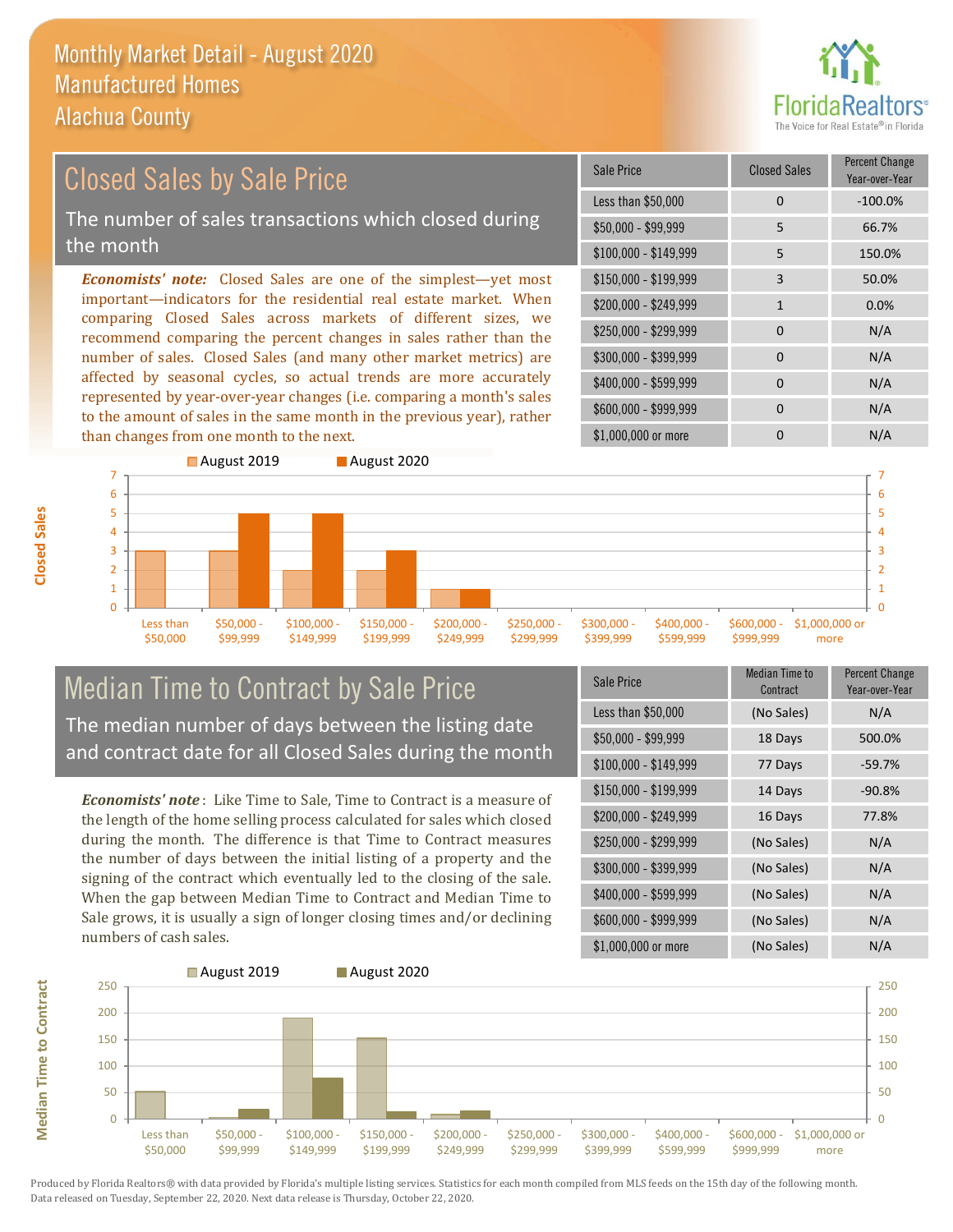

#### New Listings by Initial Listing Price The number of properties put onto the market during the month

*Economists' note:* New Listings tend to rise in delayed response to increasing prices, so they are often seen as a lagging indicator of market health. As prices rise, potential sellers raise their estimations of value—and in the most recent cycle, rising prices have freed up many potential sellers who were previously underwater on their mortgages. Note that in our calculations, we take care to not include properties that were recently taken off the market and quickly relisted, since these are not really *new* listings.

| Initial Listing Price | New Listings | <b>Percent Change</b><br>Year-over-Year |
|-----------------------|--------------|-----------------------------------------|
| Less than \$50,000    | 0            | $-100.0%$                               |
| $$50,000 - $99,999$   | 4            | 100.0%                                  |
| $$100,000 - $149,999$ | $\mathbf{1}$ | $-83.3%$                                |
| $$150,000 - $199,999$ | $\mathbf{1}$ | $-75.0%$                                |
| \$200,000 - \$249,999 | $\mathbf{1}$ | $-50.0%$                                |
| \$250,000 - \$299,999 | $\mathbf{1}$ | 0.0%                                    |
| \$300,000 - \$399,999 | 0            | N/A                                     |
| \$400,000 - \$599,999 | 0            | N/A                                     |
| \$600,000 - \$999,999 | 0            | N/A                                     |
| \$1,000,000 or more   | n            | N/A                                     |



### Inventory by Current Listing Price The number of property listings active at the end of the month

*Economists' note* : There are a number of ways to define and calculate Inventory. Our method is to simply count the number of active listings on the last day of the month, and hold this number to compare with the same month the following year. Inventory rises when New Listings are outpacing the number of listings that go off-market (regardless of whether they actually sell). Likewise, it falls when New Listings aren't keeping up with the rate at which homes are going off-market.

| <b>Current Listing Price</b> | Inventory      | Percent Change<br>Year-over-Year |
|------------------------------|----------------|----------------------------------|
| Less than \$50,000           | $\Omega$       | $-100.0%$                        |
| $$50,000 - $99,999$          | 7              | $-53.3%$                         |
| $$100,000 - $149,999$        | 8              | $-33.3%$                         |
| $$150,000 - $199,999$        | 3              | $-62.5%$                         |
| \$200,000 - \$249,999        | $\mathbf{1}$   | $-85.7%$                         |
| \$250,000 - \$299,999        | $\Omega$       | $-100.0%$                        |
| \$300,000 - \$399,999        | $\mathbf{1}$   | N/A                              |
| \$400,000 - \$599,999        | $\overline{2}$ | 100.0%                           |
| \$600,000 - \$999,999        | $\Omega$       | N/A                              |
| \$1,000,000 or more          | 1              | N/A                              |



Produced by Florida Realtors® with data provided by Florida's multiple listing services. Statistics for each month compiled from MLS feeds on the 15th day of the following month. Data released on Tuesday, September 22, 2020. Next data release is Thursday, October 22, 2020.

**Inventory**